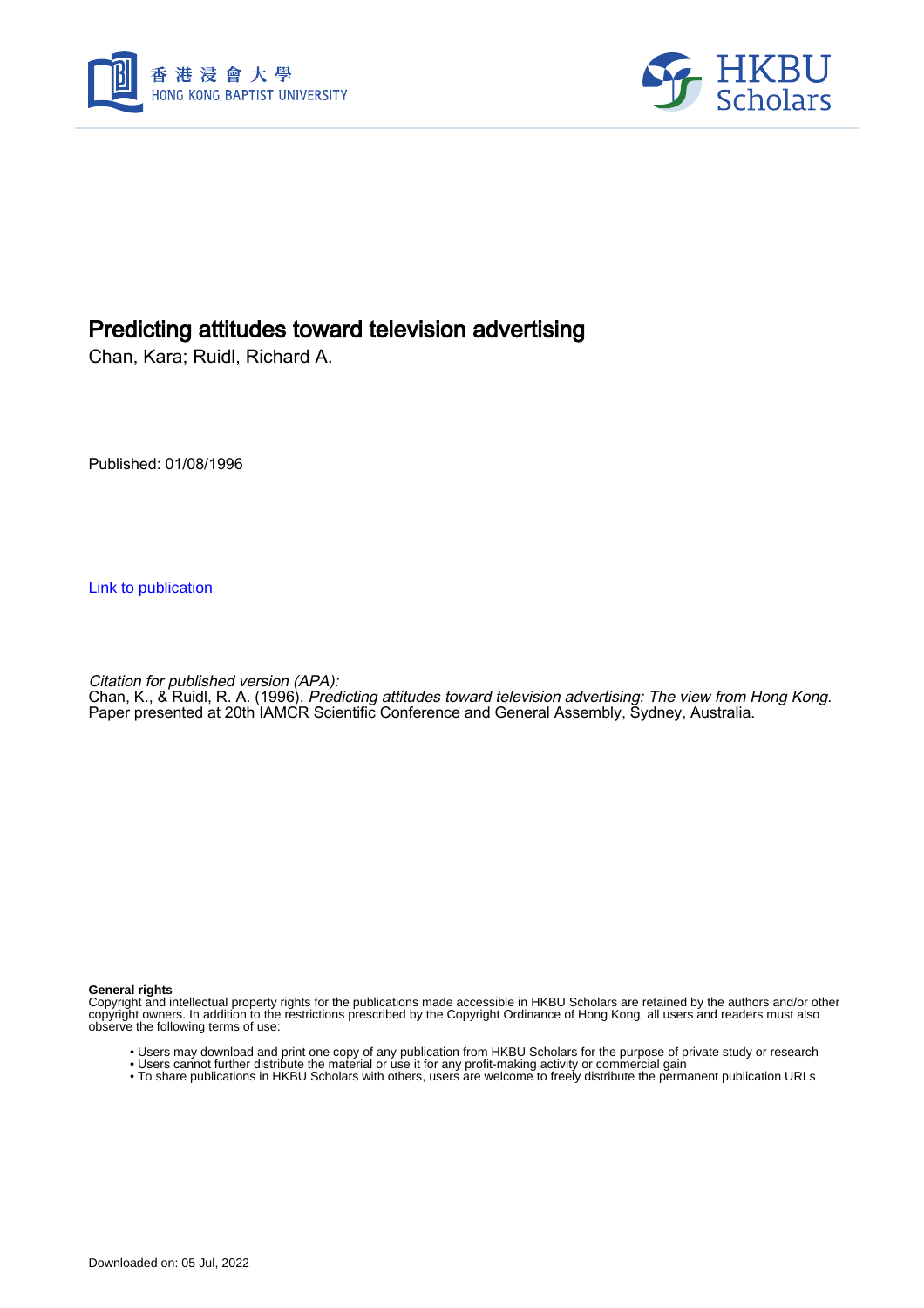### **Perception of television advertising in Hong Kong**

Dr. Kara, K.W. Chan and Dr. Richard A. Ruidl

Department of Communication Studies Hong Kong Baptist University Kowloon Tong, Hong Kong

Phone: (852) 2339 7836 or 2339 7838 Fax: (852) 2339 7890 email: karachan@hkbu.edu.hk raruidl@hkbu.edu.hk

Dr. Kara, K.W. Chan is currently Assistant Professor in the Department of Communication Studies at the Hong Kong Baptist University. She previously worked in the advertising and public relations profession and as a statistician for the Hong Kong Government. She is actively involved in research on Hong Kong and China's mass communication and advertising, consumer behavior and environmental psychology.

Dr. Richard A. Ruidl is the co-ordinator of the Public Relations/Advertising option at the Hong Kong Baptist University. Prior to this, he operated his own PR agency in Hong Kong and served as the Director of Corporate Communications for Performa International Limited, a global management change consultancy. His current research interests include creativity practised by professional communicators and consumer perceptions and use of fax-on-demand, a study for which he has received a grant.

A paper presented at the 20th IAMCR Scientific Conference and General Assembly, August 18-22, Sydney, Australia

Runing head: *TV Advertising perception* c:\conferen\sydney96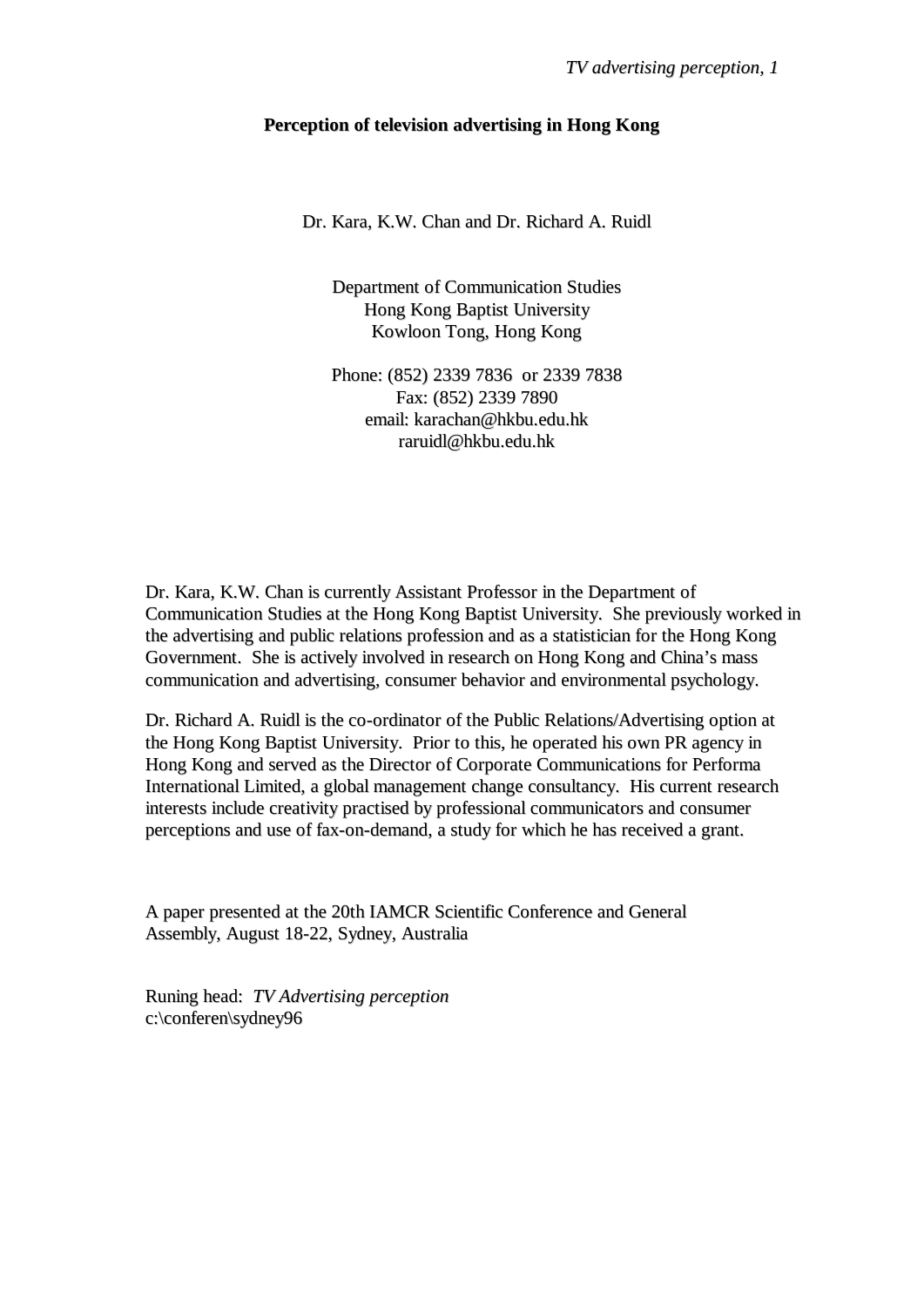Perceptions of television advertising in Hong Kong

### Abstract

A survey on a quota sample of 691 Hong Kong consumers was conducted to investigate what they think and feel about television advertising in Hong Kong. Results indicated that Hong Kong viewers held positive attitudes toward television advertising. They valued the market information and entertainment value of television advertising. They did not think that advertised brands were necessarily better and they agreed less on the social image information function of television advertising. Their major concern was that prices went up as a result of television advertising. They agreed that the government should step up control on commercial content but they did not call for restriction on advertising repetition nor banning of advertising in children's program. A majority of viewers attended to other things during commercial breaks. Respondents' perception of television advertising were used to predict their opinions toward government's regulation on advertising and their behaviours during commercial break.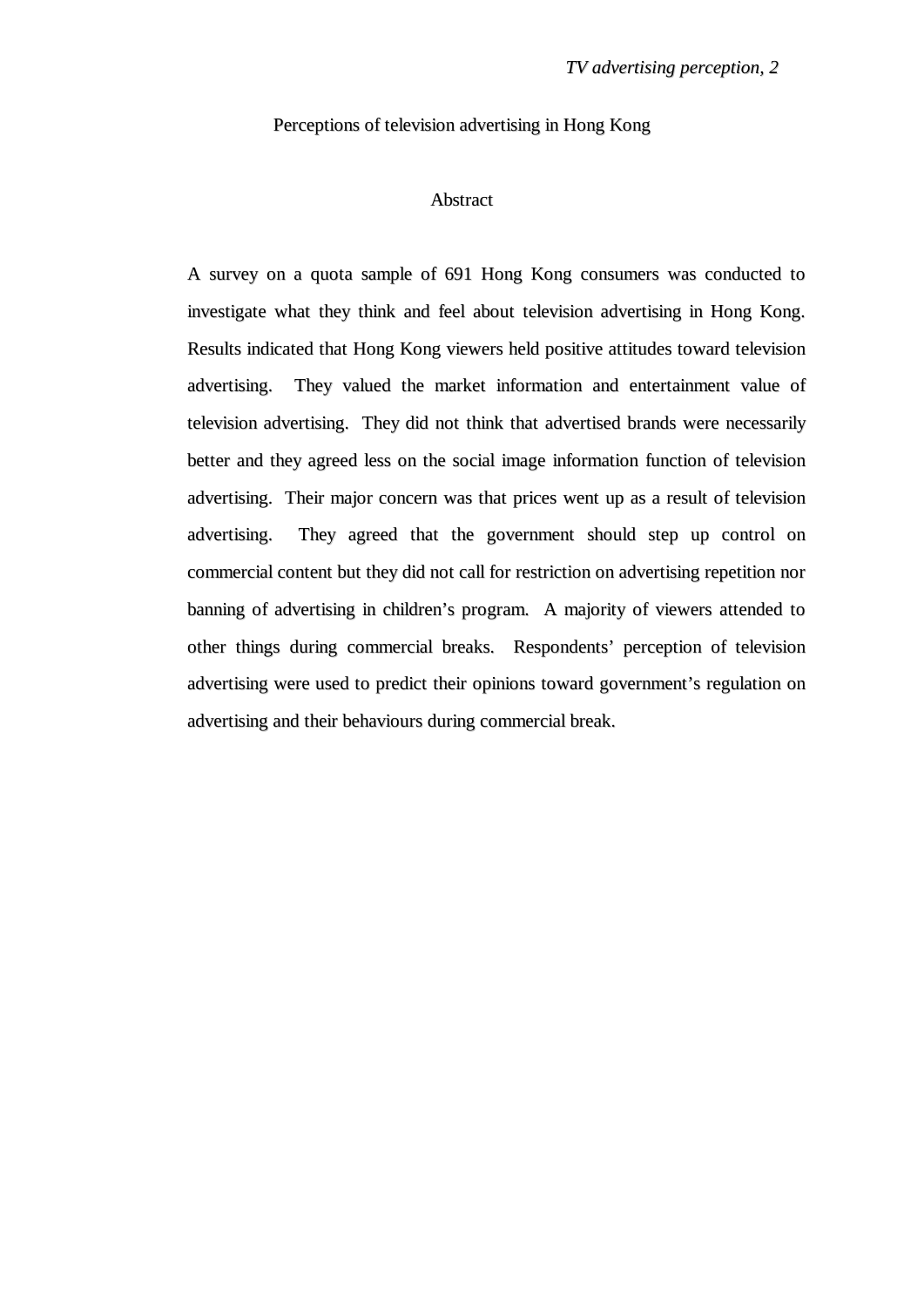### **1. INTRODUCTION**

Through unassuming or off-beat mini-dramas, descriptive or ethereal image pieces and/or mushy or outright hard-sell pitches, television advertising is the preferred means of delivering compact marketing messages to "captive," targeted audiences. By entering homes and personal spaces via an intrusive mass medium, television advertising tirelessly impacts on consumers to communicate the availability of products and services, to recall brand names, to establish favourable user images and to induce immediate purchase actions.

When television advertising was fresh and eagerly awaited by mass audiences, consumer attitudes toward it were almost universally positive. But as the novelty dimmed and new technologies, such as the Internet's graphical World Wide Web (WWW), began to take the spotlight in the West, televised commercial matter has begun to operate in a more critical, less tolerant marketplace. Television advertising has been increasingly seen as a contaminant of social mores and as an impediment to informed consumer decision-making. The result has been "faint praise and harsh criticism" (Mittal, 1994). Such criticisms have been characterized by diminished overall consumer attitudes and recommendations for stricter governmental regulations.

In Asia, and, in particular Hong Kong where this study originates, television advertising is still perceived as favorable and totally appropriate for a free-wheeling capitalistic society. Nevertheless, the global television advertising industry must continuously keep tuned to negative audience emanations and respond proactively. So too must governmental agencies that are empowered to set policy and manage the telecommunications industry; ostensibly for the public good. Statistically-based predictions of the nature, roles and impacts of television advertising, generated from audience attitudes, may be a step towards keeping television advertising as an effective, viable option for marketing communicators.

### **2. RESEARCH OBJECTIVES**

This study seeks to investigate the overall perception of television advertising in Hong Kong. And how the perception influences consumers' *opinion* on governmental involvement and possible regulation of commercial, and their *behaviors* during commercial breaks.

## **3. LITERATURE REVIEW**

*Functions* In his seminal work, Lasswell (1948), proposed three key functions of the media. From that start, Bauer and Greyser (1968) pioneered the identification of economic and social functions of advertising. This body of knowledge was enlarged with specific research efforts in a number of areas. Key studies among those were Haller (1974) and Muehling (1987) who showed how advertising has relevance in terms of *information value*: telling consumers about product features and uses. Television advertising was demonstrated to be a builder of vital *buyer confidence*. It does so by elucidating consumer benefits most notably in likable commercials (Biel and Bridgwater, 1990). Television advertising's *entertainment value* was discussed by Aaker and Bruzzone (1981); Aaker and Stayman (1990); and Haley and Baldinger (1991). Sutherland and Galloway (1981) emphasized how television advertising reflects consumer beliefs that are socially acceptable.

*Consequences* That television advertising insidiously penetrates individual and collective consciousness of audiences and manipulates their thoughts is debatable (see Krugman, 1965). Because the medium of commercial television is omnipresent, advertising can hit hard and deep through repetition. But the entire story about cumulative effects on cultural values, acceptable social roles and idiomatic language is untold and unfolding.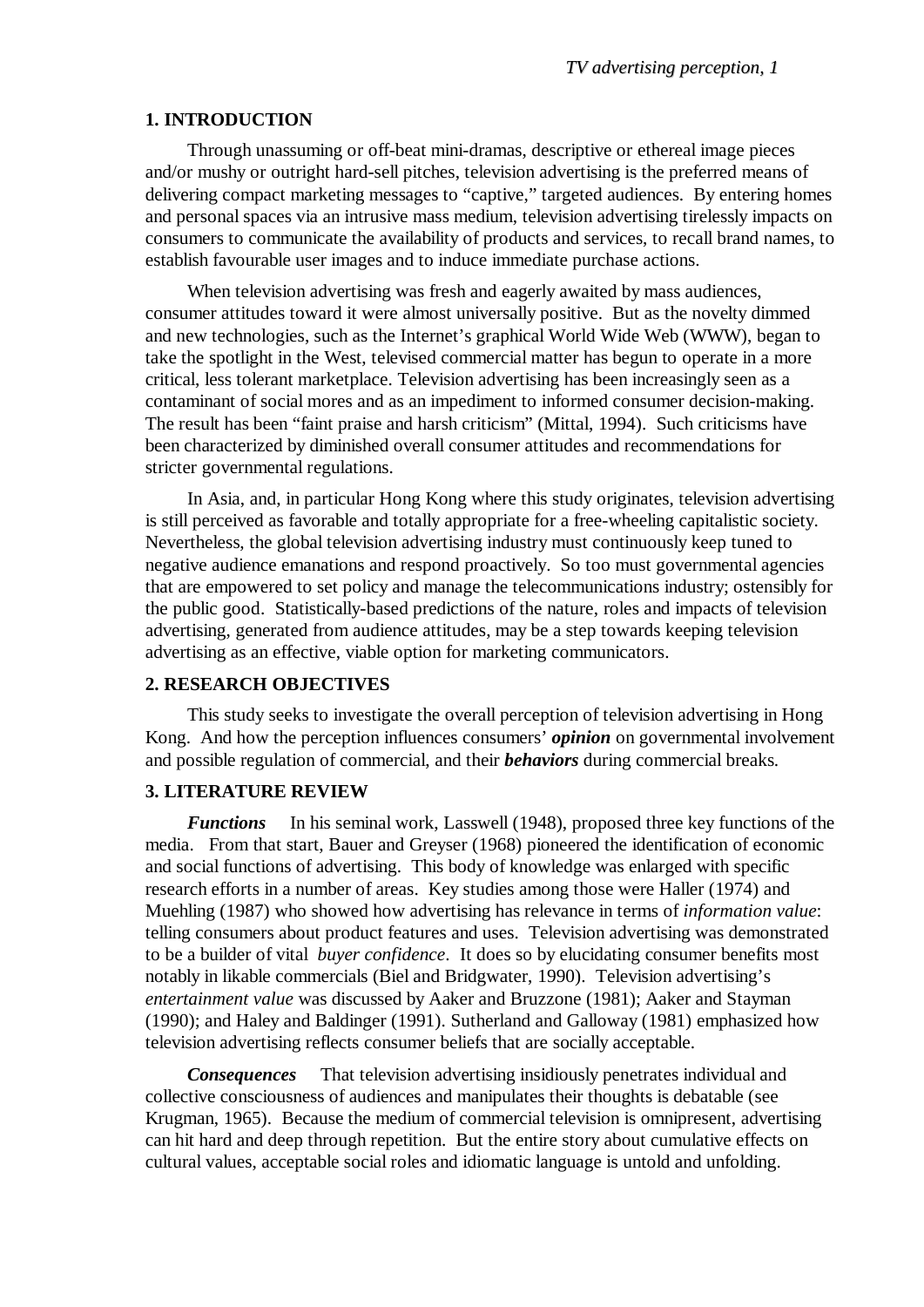When audiences internalize or externalize the effects of television advertising to their routine interpersonal relationships, the notion of *consequences* comes into play. These consequences may either be intended or not (see Pollay, 1990). Larkin (1977) and Leiss (1976) both discussed *materialism* as a consequence of television advertising. Related to this is the *manipulation* of consumer tastes and establishing conscious brand loyalties (Nelson, 1974, 1975). Kirkpatrick (1981) described two social criticisms of advertising namely that it changes consumers' tastes by forcing them to accept producer desires and that it facilitates social decay because advertisements insult common intelligence or presents morally offensive products as "must haves".

Overall *gender perceptions* were studied by Larkin (1977) and Whipple and Courtney (1989). The choices on this topic faced by television advertisers are varied and complex. Cultural aspects also come into play. In Hong Kong, nearly 60% of the viewing audience feel women are depicted correctly in advertisements (Hong Kong Broadcasting Authority, 1994). Foreign, outside observers may think otherwise.

A considerable amount of debate has been generated on the possible *effects of television advertising on children* (National Science Foundation, 1978; Rossiter, 1979). This genre of study focuses on such observables as inappropriate standards being set; selfish behaviors being promoted and children learning irrational methods of selecting products.

Television advertising's *impact on the economy* and, in particular, *consumer prices* was the focus of an investigation (Farris and Albion, 1980). The key question is if the consumer pays higher prices because of advertising or whether advertising increases price sensitivity thus encouraging competition and lower prices? Finally, the *tradeoffs* a society cedes to the commercial world by allowing "free" television has also been the theme of investigations (Durand and Lambert, 1985; Schudson, 1984).

While other consequences have been suggested as concerns, Mittal (1994) has validated these six consequences as representative of current concerns about television advertising (in the United States).

*Behaviors* The typical television viewer has three conative choices when advertisements appear on the television screen. Audience can opt to remain glued to the set and attend to the commercial message(s), to switch channels, or to leave the viewing area to attend to chores such as going to the toilet. Mittal (1994) calls this commercial-avoidance activity a way of *coping* with television advertising.

### **4. RESEARCH METHOD**

The study was conducted in Hong Kong using a structured questionnaire in Chinese. Communication studies students at the Hong Kong Baptist University were asked to collect at least eleven questionnaires based on a quota sample set on sex and occupation. They either conducted personal interviews or delivered the questionnaire for self-administration. Data were collected during the period April 5 to April 26, 1995.

The questionnaire started with two questions on overall attitudes toward television advertising. Respondents were asked to indicate whether they considered television advertising to be good or bad; and, whether they liked or disliked it. Averaging the scores on these two questions generates an overall attitude score toward television advertising.

The questionnaire followed with statements on functions and perceived consequences of television advertising and on opinions on the regulation of television advertising. Respondents were asked to rate these statements on a 5-point scale  $(5 =$  strongly agree to 1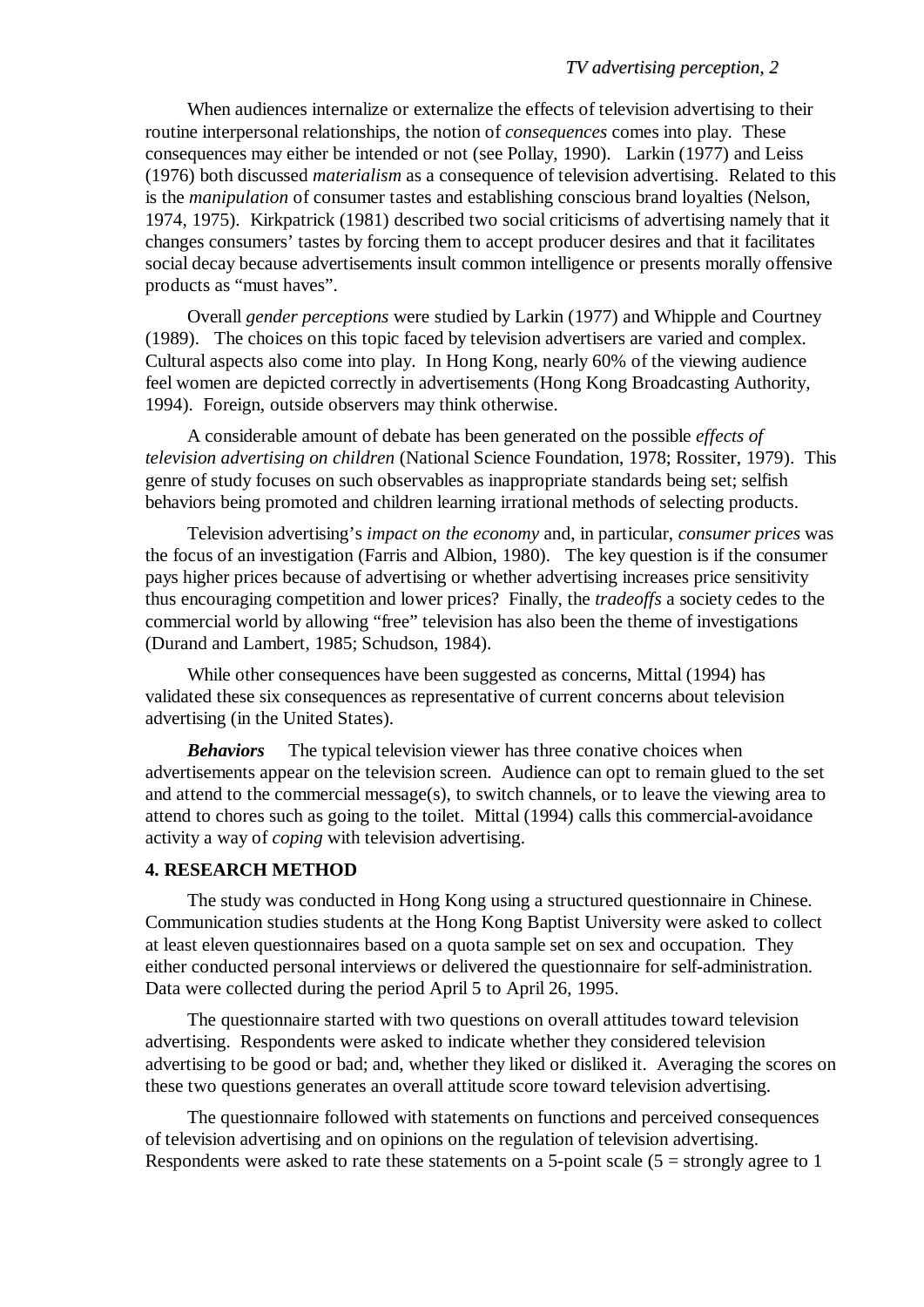= strongly disagree). An additional four questions were asked about what the respondents did during the television commercial break using a 4-point scale (1 = never to 4 = always). The questionnaire closed with demographics questions.

Altogether 691 questionnaires were collected. Fifty-seven percent of the respondents were females with most between the ages of 20 to 29, living in private housing, and having secondary or above education levels. Nearly 70 percent had a monthly personal income between HK\$6,001 and HK\$19,999 (US\$800 and \$2,600). About half were production, clerical and service workers and 30 percent were managers, executives or professional employees. The sample was slightly skewed toward the younger age group. As a younger age was associated with more favorable attitudes toward advertising in the data, the possible sampling bias in favor of television advertising should be noted.

### **5. RESULTS**

*Overall attitude* Hong Kong consumers have a positive overall attitudes toward television advertising (see Table 1). Sixty-three percent of the respondents consider television advertising very good or somewhat good. Only five percent of the respondents consider it bad. Fifty-nine percent of the sample strongly or somewhat like television advertising. Only eight percent of the sample express a dislike for it.

The mean score on the bad/good scale is 3.74 which is slightly higher than the mean score of 3.61 on the dislike/like scale. The Pearson correlation between the two scores is 0.42. This indicates that a good evaluation of television advertising is positively related with a liking for it. The high correlation coefficient also justifies the compilation of an overall attitude score toward television advertising.

> Table 1 about here ----------------------------------------------------------------------------------------------------

*Perceived functions of television advertising* The mean and standard deviation of consumers' perceived functions of television advertising are summarized in Table 2. Offering market information about goods and services is considered to be the basic function of advertising. Results indicate that the knowledge function is well known among Hong Kong consumers. A majority of the sample say television advertising helps them keep updated about new products and services as well as provides information about brand features and benefits. However, respondents are not satisfied with the current information level of the commercials. They find them too emotional.

Hong Kong consumers are neutral about the buying confidence function of television advertising. They are skeptical about trustworthiness of commercials. About 40 percent of the respondents disagree that one can put more trust in advertised brands. There are roughly equal numbers of people who agree and disagree on whether television advertising helps them to get the best buy and whether consumers have more difficulty making purchase decisions if there was no television advertising.

Hong Kong consumers least agree with the social image function of television advertising. A majority of the respondents does not think that television advertising helps them select products that are readily accepted by others or reflects their own personal lifestyles.

The entertainment function of television advertising is well received by respondents. The good news from the survey is that a majority of the consumers finds some commercials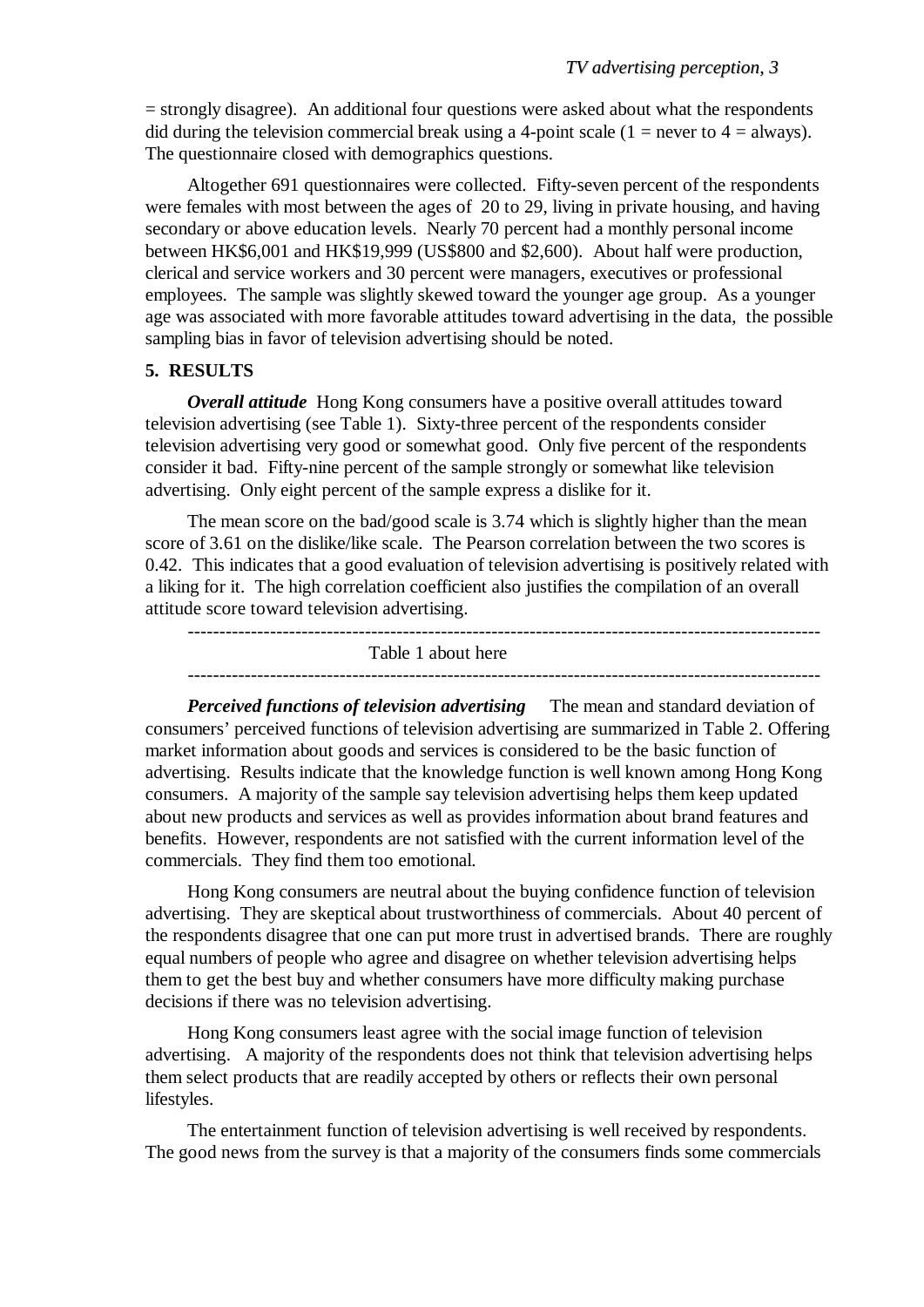enjoyable and takes pleasure in recalling them. Respondents agree that sometimes commercials are even more enjoyable than television programming. Significantly, more respondents disagree that commercials are boring (46 percent disagree versus 21 percent agree).

Alpha coefficients indicating the internal validity of each of the four functions were compiled. Two items were found not to fit with the rest and were deleted for subsequent regression analysis. The alpha coefficients for all functions passed the acceptable level of 0.4 when the two items were excluded.

Table 2 about here

*Perceived consequences of television advertising* The mean and standard deviation of consumers' perceived consequences of television advertising are summarized in Table 3. One major area of criticism about advertising concerns its negative social effects. A majority of the respondents agrees that television advertising encourages an interest in buying and owning things as well as creating a fantasy world. There are roughly equal numbers who disagree or agree that television advertising makes people buy unaffordable products. Furthermore, respondents generally perceive that television advertising portrays women in dependent roles. But they neither agree or disagree that there is too much sex in television advertising.

----------------------------------------------------------------------------------------------------

----------------------------------------------------------------------------------------------------

Table 3 about here

A majority of the respondents accuses television advertising of having adverse effects on children. They agree that television advertising leads children to pester their parents and takes undue advantage of children. Despite these criticisms, Hong Kong consumers still appreciate the role of television advertising in educating children about what products are good.

 Respondents perceive well the economic costs of television advertising on consumers. They generally believe that television advertising increases the costs of products and hope that some advertising money could be reserved for product improvements. However, respondents do not favor the complete elimination of television advertising.

Despite the perceived undesirable economic costs of television advertising, respondents seem to accept the legitimacy and economic contributions of it. A majority recognizes that television advertising supports free programming and acknowledges that television advertising improves Hong Kong peoples' quality of living.

Does television advertising manipulate consumers? The answer is yes and no. Over 40 percent admit that they have been, at some time, 'out-of control' buying things simply because of commercial manipulation. There are roughly equal proportions of respondents who agree or disagree that television advertising encourages people to buy what they do not need. The manipulation consequences of television advertising are perceived stronger on themselves than on others.

Alpha coefficients indicating the internal validity of individual conceptual dimensions were compiled. One item did not fit with the rest and was therefore deleted in subsequent regression studies. The alpha coefficients for all concepts were found acceptable at over 0.4 except for perceived economic benefits and manipulation of consumers. In view of their low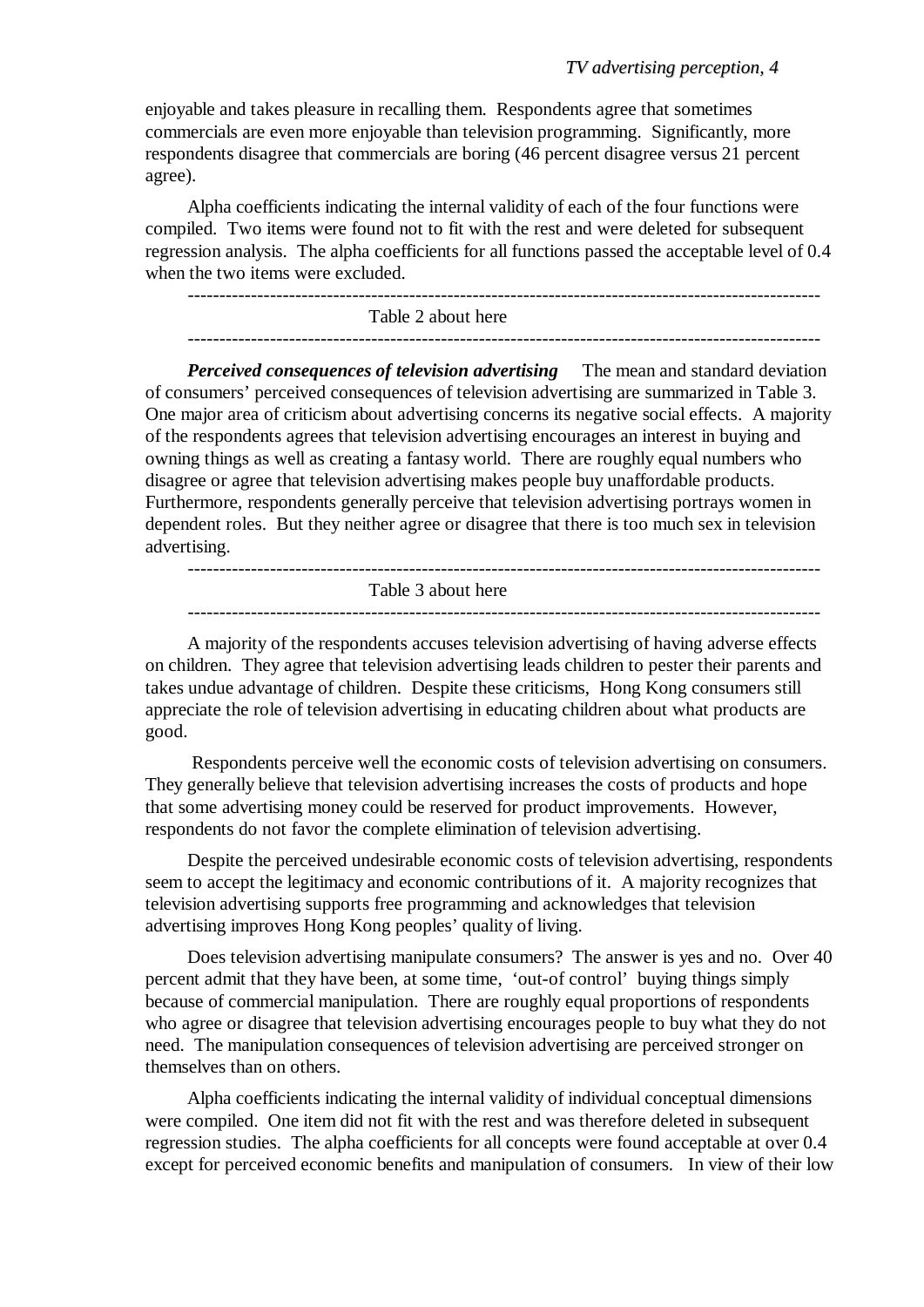alpha coefficients, these items were not be grouped for regression analysis.

*Call for government regulation* Respondents strongly object to the proposition that television advertising content should be free from government control. But, they strongly urge some control over the content of television advertising. Still, respondents do not support regulations to limit the number of times a commercial is run. Despite the strong perception that television advertising has adverse effects on children, respondents generally disagree that advertising should be banned from children's programming (see Table 4).

---------------------------------------------------------------------------------------------------- Table 4 about here ----------------------------------------------------------------------------------------------------

*Behavioral response to television advertising* With high advertising clutter, especially during prime time period and from frequent repetition of advertising, it is not surprising to find Hong Kong respondents are not loyal commercial watchers. There are roughly equal numbers of respondents who report that they often or always leave the television set, attend to other things, switch channels or keep watching during the commercial break (see Table 5).

Table 5 about here

*Prediction analysis* To aid in interpretation, composite scores are computed for each category of variables. The composite score for each of the four functions of television advertising is compiled by taking an average of its constituent items. Likewise, the average scores on the constituent items for perceived consequences on materialism, gender, adverse

----------------------------------------------------------------------------------------------------

effect on children and economic costs are also computed. For the economic benefit and manipulation effects of television advertising, no composite scores are compiled because of the low alpha coefficients.

Three categories of variables are predicted. These include respondents' overall perception of television advertising, opinion toward government regulation and behavioral response during the commercial break. Again, composite scores are compiled for each of these variables by taking the average of their constituent items.

Results of regression analysis for predicting overall attitudes; a call for government regulation; and, audience behaviors during commercial breaks are summarized in Tables 6, 7, and 8 respectively.

For the prediction of overall attitude toward television advertising, a statistically significant R square value of 0.270 was obtained. This indicates that 27 percent of the total variation of the overall attitude is explained by perceived functions and consequences of television advertising. Seven out of 12 perceptions are significant. Among these perceptions, perceived entertainment and perceived economic benefit of improving living standard are major correlates of a favorable overall attitude. Perceived manipulation on consumers to buy unnecessary things and economic costs are major correlates of unfavorable overall attitudes.

----------------------------------------------------------------------------------------------------

Table 6 about here

----------------------------------------------------------------------------------------------------

For the prediction of opinions toward government regulation, a statistically significant R square value of 0.191 was obtained. This indicates that 19.1 percent of the total variation of opinion is explained by the perceived functions and consequences of television advertising.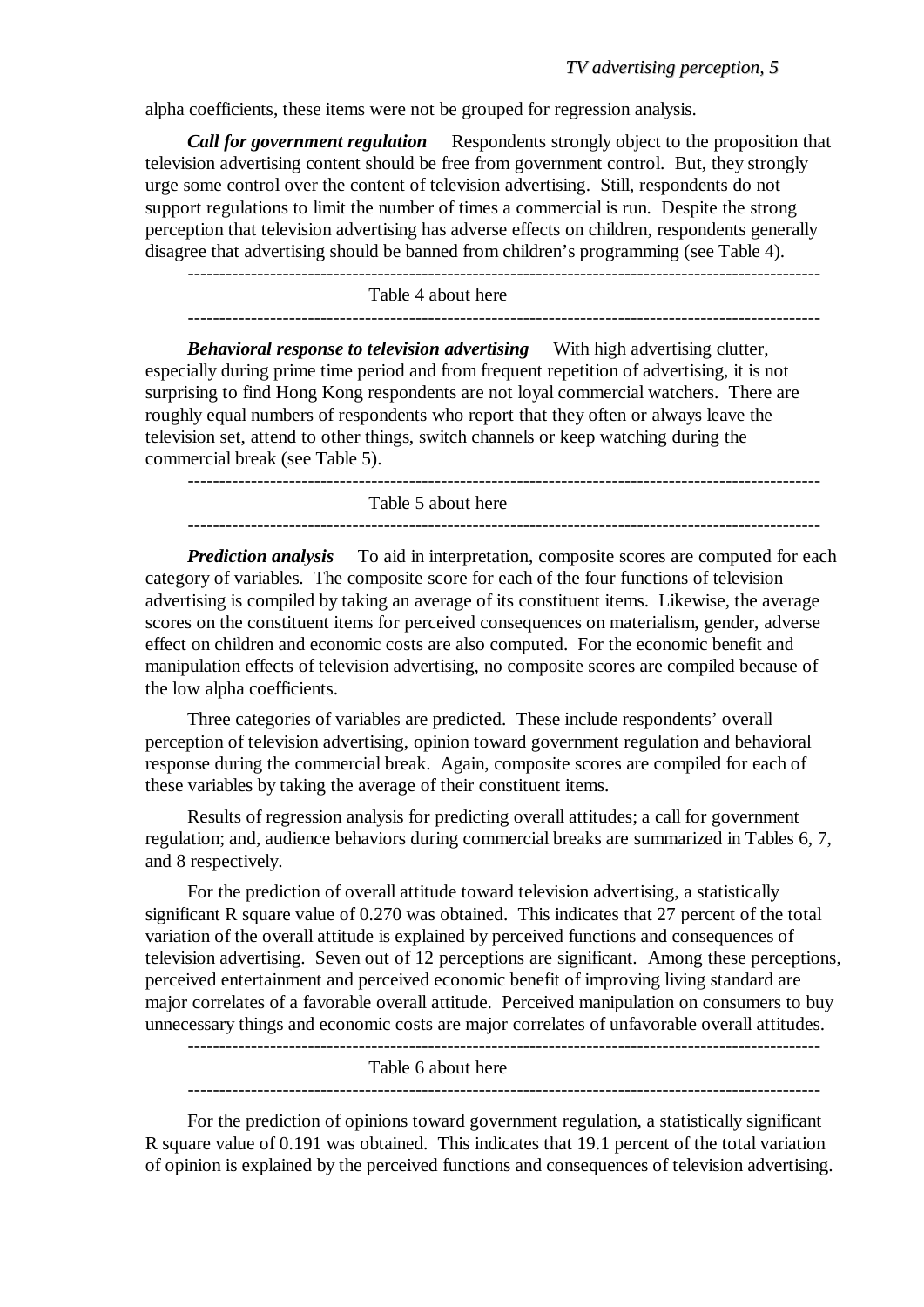Again, seven out of 12 perceptions are significant. Those who perceive stronger economic costs, knowledge function, unfavorable gender portrayal and adverse effects on children are more likely to call for stricter control of television advertising. Those who perceive stronger social image and entertainment functions and those who believe that television advertising improves living standards are less likely to support tighter government regulations.

---------------------------------------------------------------------------------------------------- Table 7 about here

For the prediction of consumers' behavioral responses during commercial breaks, a statistically significant R square value of 0.144 was obtained. This indicates that 14.4 percent of the total variation of consumers' behaviors is explained by the perceived functions and consequences of television advertising. The R square value was much lower than that obtained in the previous two predictions. This indicates that there are increased difficulties in predicting behavior rather than attitudes or opinions. Six out of 12 perceptions were significant. Those who perceive stronger economic costs of television advertising and those who believe television advertising encourages materialism, manipulates people to buy nonessential things and has adverse effects on children are more likely to attend to other activities during commercial breaks. Those who find television advertising entertaining and appreciate the social image information are more likely to keep watching.

----------------------------------------------------------------------------------------------------

Table 8 about here

Only two out of the 12 predicting variables influenced all three predicted variables. They were perceived entertainment and perceived economic costs of television advertising. It suggests that these two perceptions act as a set of core beliefs that affects respondents' overall attitude toward television advertising, opinions about government control and reactions to commercials.

Past research often concerns itself with evaluating the effects of demographic and psychographic profiles of viewers. Six demographic and psychographic variables including sex, age, education, monthly personal income, self-reported degree of modernity versus traditional, and Chinese versus Western orientation were added as possible source of influences.

The additional contributions in multiple regression R square values for overall attitude, opinion toward government regulation and behavioral responses during commercial break were 1.3 percent, 2.5 percent and 2.7 percent respectively. This suggests that after the effects of perceived functions and consequences of television advertising are controlled, the demographics and psychographic characteristics yield little additional predictive power.

### **6. DISCUSSION and CONCLUSION**

The study reveals that Hong Kong consumers hold positive attitudes toward television advertising. This contradicts many research findings that consistently report increasing distaste of television advertising in the West (Alwitt and Prabhaker (1992); Mittal (1994)).

Results indicate that the entertainment and knowledge functions of television advertising are well received while the buying confidence and social image functions are not readily accepted among respondents. This suggests that Hong Kong consumers are rational and mature. They enjoy watching television advertising and utilize it to gain market information about products, services, brands and features. However, they place a healthy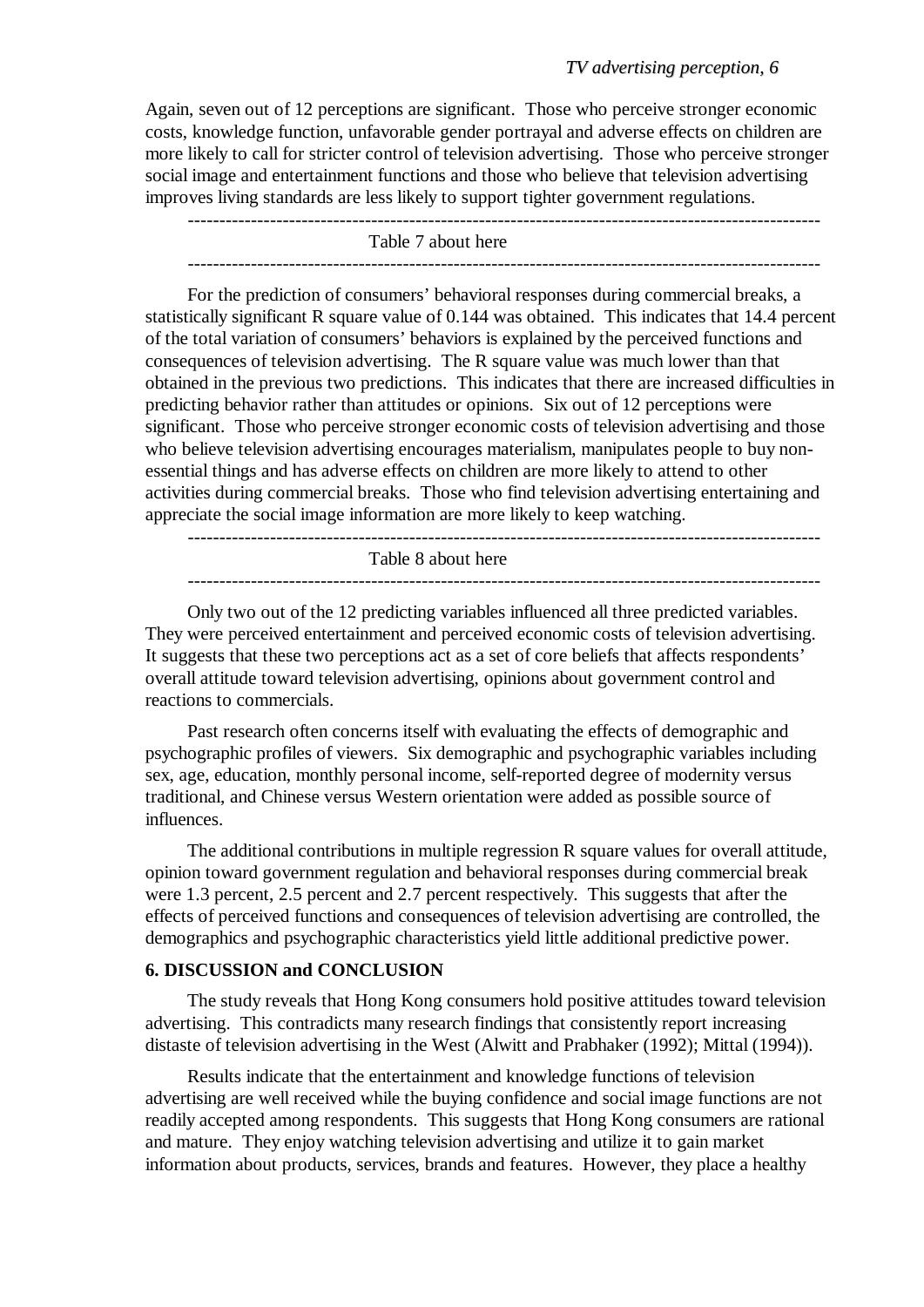skepticism on advertising claims and they do not put more trust on advertised brands.

The social image function is least acceptable among respondents as they do not perceive that television advertising helps in selecting products that fit with their lifestyles. The current study shows that television advertisers in Hong Kong are not very successful in getting consumers to identify with the types of people who are using their products and services. This may be due to that Hong Kong television advertising contains a higher proportion of informative advertising communicating features than emotional advertising communicating mood, feelings and lifestyles (Chan, 1994).

For the consequences of television advertising, the perceived economic benefits including free television programming and improvement in living standards were well received by respondents. On the other hand, the major criticisms are its economic costs; perceived adverse effects on children; and, encouragement of materialism.

Perceptions on gender portrayal and manipulation on consumer decisions were weak among respondents. This indicates that Hong Kong consumers are practical. Their major concerns are about economic costs and benefits of television advertising. Among all social impacts of television advertising, Hong Kongers are concerned more about the effects on children than gender and manipulation issues.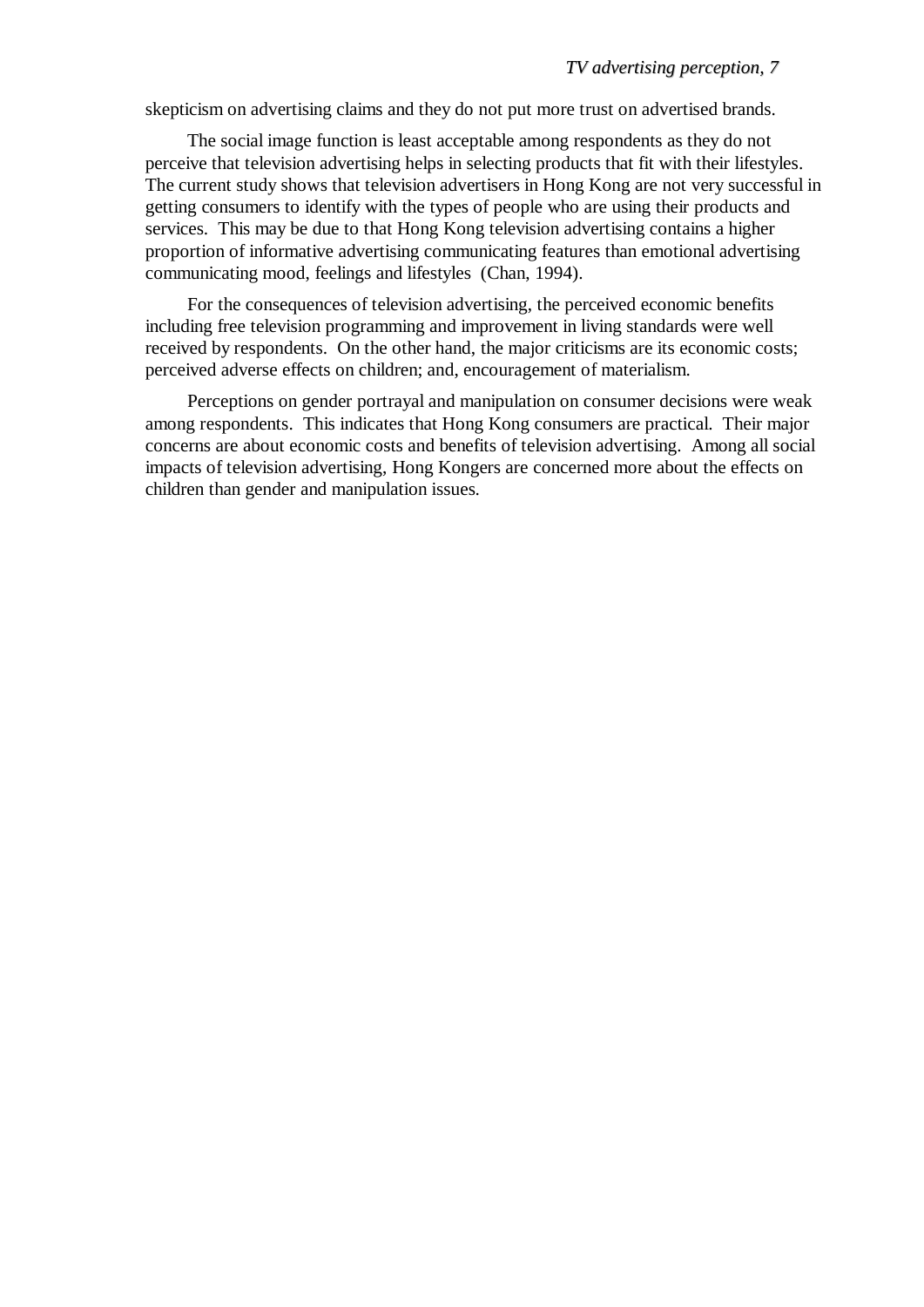# Table 1: Overall opinion on television advertising

| <b>Percent</b> |
|----------------|
|                |
|                |
| 16             |
| 47             |
| 32             |
| 5              |
| 0              |
|                |
|                |
| 10             |
| 49             |
| 34             |
|                |
|                |
|                |
|                |

Notes:

 $TVA = TV$  advertising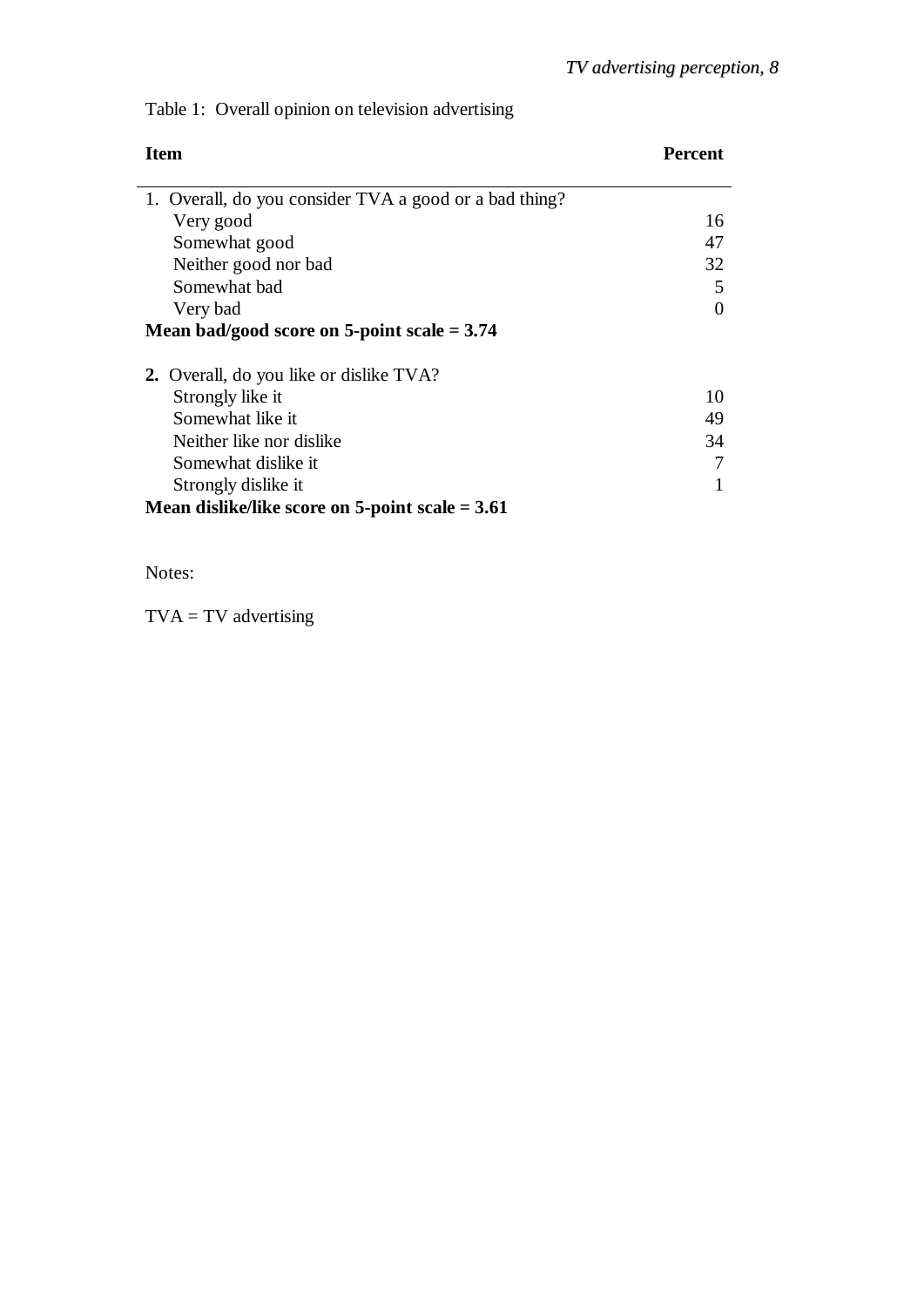Table 2: Consumer perceptions of the functions of television advertising

| <b>Function</b>                                                                               | <b>Mean</b> | Std.<br>dev. |
|-----------------------------------------------------------------------------------------------|-------------|--------------|
| Knowledge $(alpha = 0.53)$                                                                    |             |              |
| TVA helps me keep up-to-date about products and services.                                     | 4.00        | 0.65         |
| TVA is a main source of information about products and<br>services.                           | 3.65        | 0.81         |
| TVA tells me which brands have the features I am looking for.                                 | 3.56        | 0.75         |
| TVA is too emotional and does not provide sufficient product<br>information. [D]              | 3.23        | 0.82         |
| Buying confidence $\alpha$ (alpha = 0.45)                                                     |             |              |
| If there were no TVA, deciding what to buy would be difficult.                                | 3.04        | 0.95         |
| TVA helps the consumer buy the best brand for the price.                                      | 2.99        | 0.91         |
| One can put more trust in products seen in TVA than in those<br>not in TVA.                   | 2.71        | 0.81         |
| Social image $\alpha$ (alpha = 0.62)                                                          |             |              |
| TVA tells me what people like me are buying and using.                                        | 2.92        | 0.86         |
| TVA helps me know which products will or will not help me<br>reflect the sort of person I am. | 2.85        | 0.85         |
| From TVA I learn what is in fashion and what I should buy for<br>keeping a good social image. | 2.83        | 0.83         |
| Entertainment (alpha = $0.66$ )                                                               |             |              |
| Some TV commercials make me feel good.                                                        | 4.11        | 0.73         |
| Sometimes I take pleasure in thinking about what I saw in<br>TVA.                             | 3.80        | 0.80         |
| Sometimes TV commercials are even more enjoyable than TV<br>programs.                         | 3.43        | 0.93         |
| Most TVAs are boring [D]                                                                      | 2.73        | 0.85         |

Notes:

 $TVA = TV$  advertising

\* Pearson correlation significant at <0.05 level.

[D] These items are deleted in the compilation of alpha coefficient as well as in subsequent regression analysis.

All items are in 5-point scale with larger number indicating agreement to the statement.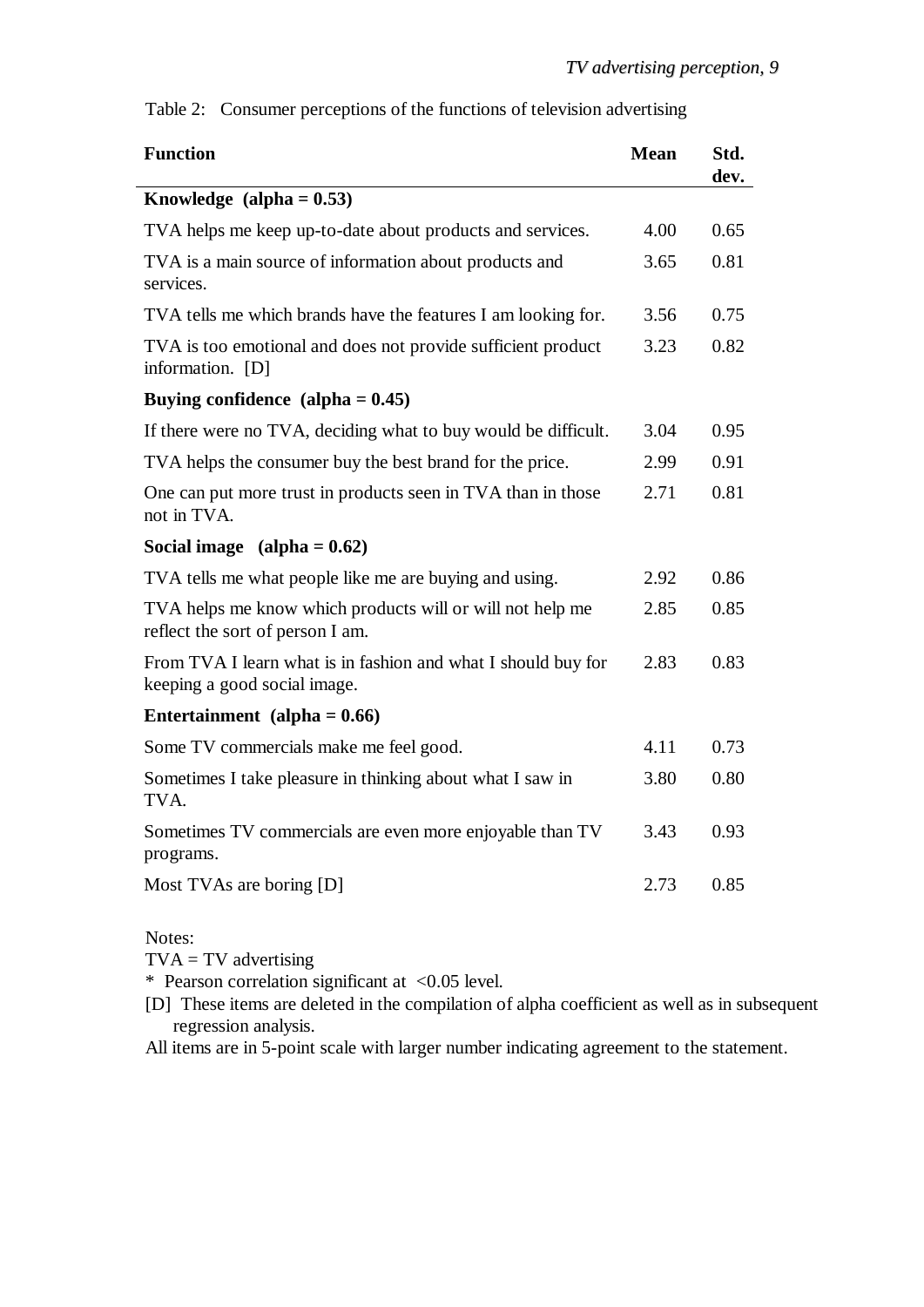Table 3: Consumer perceptions of the consequences of television advertising

| Consequence                                                                                     | <b>Mean</b> | Std.<br>dev. |
|-------------------------------------------------------------------------------------------------|-------------|--------------|
| Materialism (alpha = $0.55$ )                                                                   |             |              |
| TVA is making us a materialistic society -- interested in buying<br>and owning things.          | 3.46        | 0.88         |
| TVA sometimes makes people live in a world of fantasy.                                          | 3.29        | 0.89         |
| TVA makes people buy unaffordable products just to show off.                                    | 3.03        | 0.92         |
| Gender (alpha $= 0.31$ )                                                                        |             |              |
| TVA always portrays women in dependent roles.                                                   | 3.22        | 0.84         |
| There is too much sex in TVA.                                                                   | 3.01        | 0.91         |
| Effects on children (alpha $= 0.46$ )                                                           |             |              |
| TVA leads children to make unreasonable purchase demands<br>on parents.                         | 3.54        | 0.89         |
| TVA takes undue advantage of children.                                                          | 3.44        | 0.77         |
| TVA plays an important role in educating children about what<br>products are good for them. [D] | 3.26        | 0.90         |
| Economic costs (alpha $= 0.47$ )                                                                |             |              |
| TVA increases the cost of products.                                                             | 3.93        | 0.83         |
| It would be better to save money on TVA and invest it on<br>product improvements instead.       | 3.29        | 0.92         |
| If TVA was eliminated, consumers would be better off.                                           | 2.48        | 0.75         |
| Economic benefits (alpha $= 0.27$ )                                                             |             |              |
| We need TVA to support TV programming.                                                          | 3.85        | 0.76         |
| TVA improves people's standard of living.                                                       | 3.54        | 0.84         |
| <b>Manipulation</b> (alpha $= 0.16$ )                                                           |             |              |
| Sometimes I have bought things simply because of a TV<br>commercial.                            | 3.13        | 0.92         |
| TVA encourages people to buy what they do not need.                                             | 2.97        | 0.87         |

Notes:

 $TVA = TV$  advertising

\* Pearson correlation significant at <0.05 level.

[D] These items are deleted in the compilation of alpha coefficient as well as in subsequent regression analysis.

All items are in 5-point scale with larger number indicating agreement to the statement.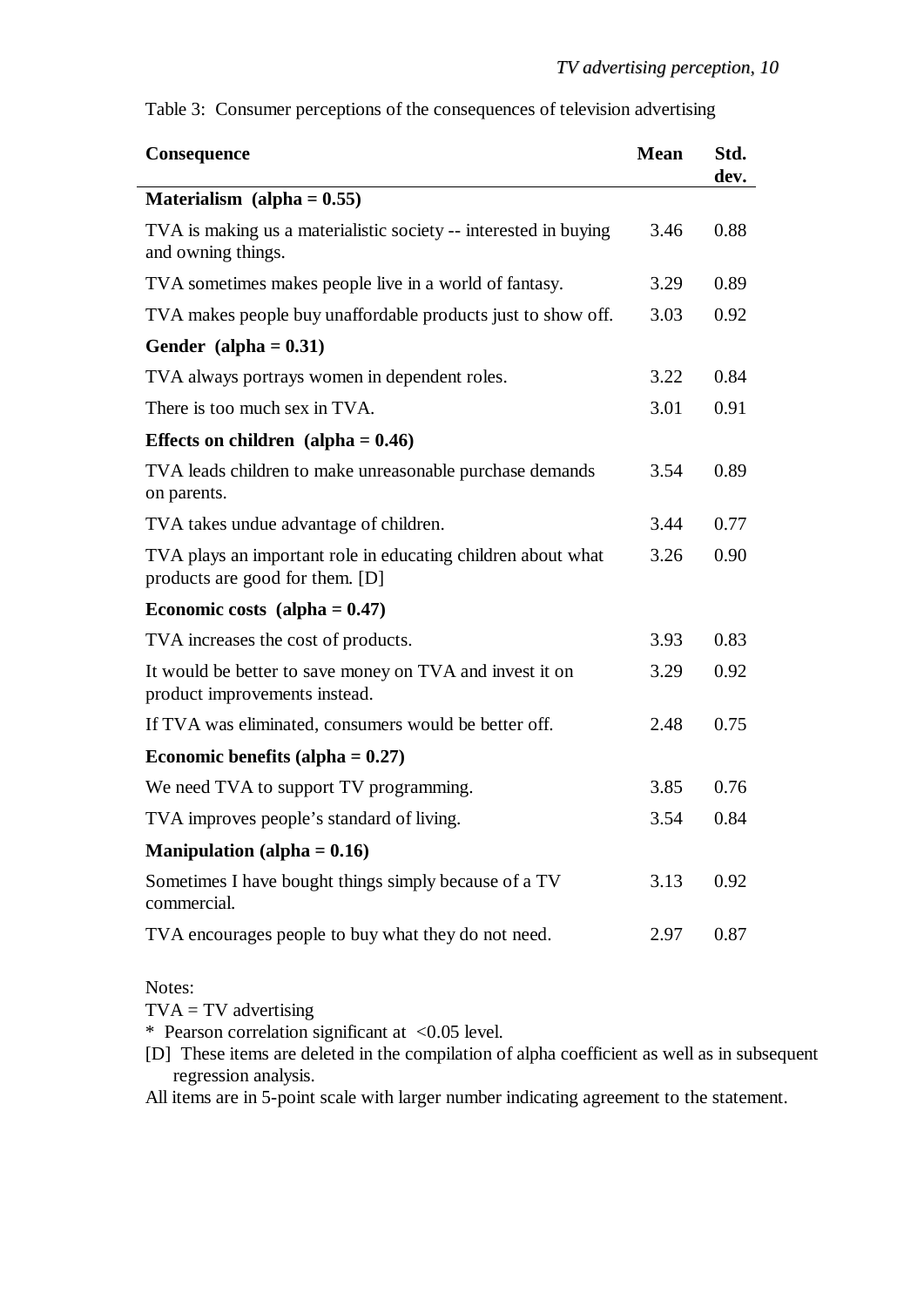| Opinion                                                                                                            | <b>Mean</b> | Std.<br>dev. |
|--------------------------------------------------------------------------------------------------------------------|-------------|--------------|
| Call for regulation (alpha $= 0.51$ )<br>The content of TVA should be more closely regulated by<br>the government. | 3.57        | 0.89         |
| There should be a limit on how many times a TV<br>commercial may be repeated.                                      | 2.92        | 1.00         |
| TVA should be banned on children's programs.                                                                       | 2.71        | 0.82         |
| TVA should be free from government control so that<br>advertisers may say what they want to. [R]                   | 1.97        | 0.80         |

Table 4: Consumer opinion on the regulation of television advertising

Notes:

 $TVA = TV$  advertising

\* Pearson correlation significant at <0.05 level.

[R] The score for this item is reversed in the compilation of the alpha coefficient as well as in the subsequent regression analysis.

All items are in 5-point scale with larger number indicating agreement to the statement.

Table 5: Behavioral response to television advertising

| Behavior: what people do during<br>a TV commercial break (alpha $=$<br>(0.59) | <b>Mean</b> | Std.<br>dev. |
|-------------------------------------------------------------------------------|-------------|--------------|
|                                                                               |             |              |
| Attend to other things                                                        | 2.32        | 0.55         |
| Leave the television set                                                      | 2.25        | 0.50         |
| Keep watching [R]                                                             | 2.23        | 0.50         |
| Switch channels                                                               | 2.21        | 0.65         |

Notes:

All items are in 4-point scale with  $1 =$  never,  $2 =$  sometimes,  $3 =$  often and  $4 =$  always. \* Pearson correlation significant at <0.05 level.

[R] The score for this item is reversed in the compilation of the alpha coefficient and the composite score.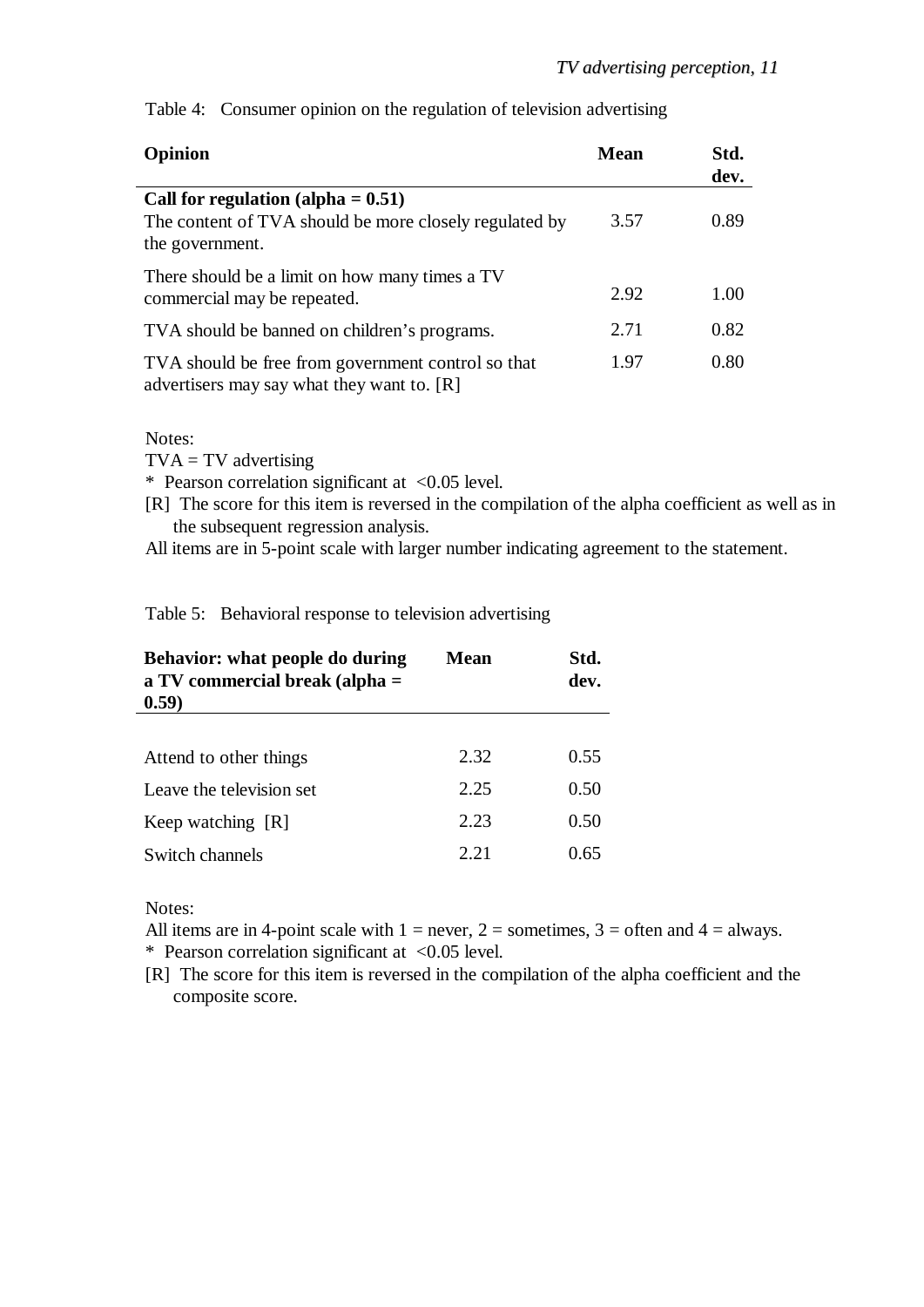Table 6: Summary of regression analysis for predicting overall attitudes towards TV advertising

| <b>Perceived function and</b><br>consequence | <b>Parameter</b><br>estimate | <b>Standard</b><br>error | <b>Standardized</b><br>estimate |        |
|----------------------------------------------|------------------------------|--------------------------|---------------------------------|--------|
| Knowledge                                    | 0.11                         | 0.05                     | 0.09                            | $\ast$ |
| Buying confidence                            | 0.06                         | 0.04                     | 0.06                            |        |
| Social image                                 | 0.06                         | 0.04                     | 0.06                            |        |
| Entertainment                                | 0.28                         | 0.04                     | 0.27                            | ***    |
| Materialism                                  | 0.01                         | 0.04                     | 0.01                            |        |
| Gender                                       | $-0.05$                      | 0.04                     | $-0.05$                         |        |
| Adverse effect on children                   | $-0.10$                      | 0.04                     | $-0.10$                         | $\ast$ |
| Economic costs                               | $-0.14$                      | 0.04                     | $-0.13$                         | ***    |
| Improve living standard                      | 0.11                         | 0.03                     | 0.14                            | ***    |
| Free TV                                      | 0.08                         | 0.03                     | 0.10                            | $\ast$ |
| Manipulating people                          | $-0.10$                      | 0.03                     | $-0.14$                         | ***    |
| Manipulating me                              | 0.01                         | 0.03                     | 0.02                            |        |

Multiple regression R square = 0.270

Notes:<br> $\frac{1}{2}$  n

 $p < 0.05$ \*\*  $p < 0.005$ \*\*\*  $p < 0.001$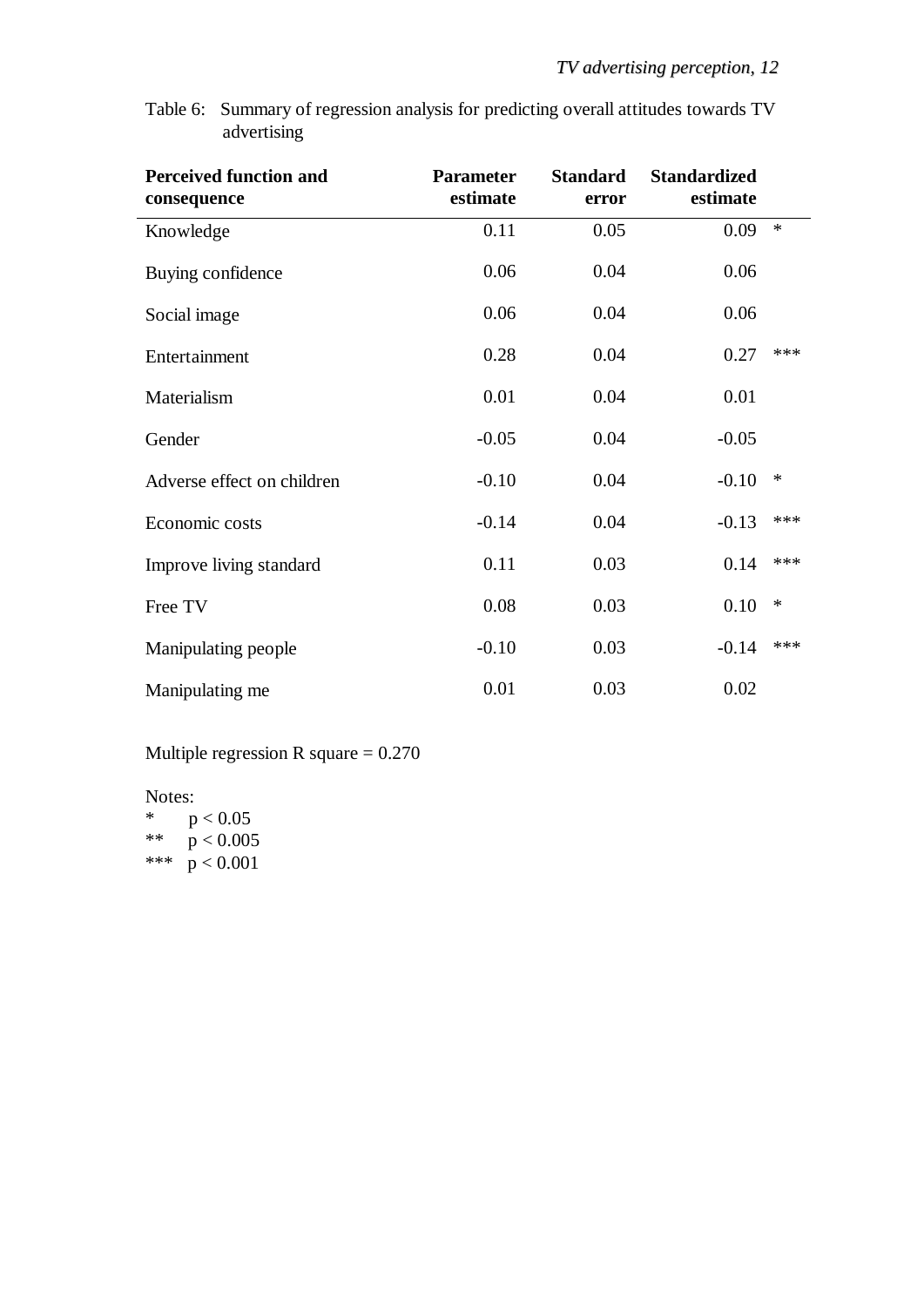Table 7: Summary of regression analysis for predicting the government's regulation on advertising

| <b>Perceived function and</b><br>consequence | <b>Parameter</b><br>estimate | <b>Standard</b><br>error | <b>Standardized</b><br>estimate |        |
|----------------------------------------------|------------------------------|--------------------------|---------------------------------|--------|
| Knowledge                                    | 0.17                         | 0.04                     | 0.15                            | ***    |
| Buying confidence                            | 0.00                         | 0.04                     | 0.00                            |        |
| Social image                                 | $-0.11$                      | 0.04                     | $-0.12$                         | **     |
| Entertainment                                | $-0.11$                      | 0.03                     | $-0.11$                         | **     |
| Materialism                                  | 0.02                         | 0.04                     | 0.02                            |        |
| Gender                                       | 0.11                         | 0.03                     | 0.13                            | ***    |
| Adverse effects on children                  | 0.12                         | 0.03                     | 0.14                            | ***    |
| Economic costs                               | 0.23                         | 0.04                     | 0.23                            | ***    |
| Improve living standard                      | $-0.06$                      | 0.03                     | $-0.09$                         | $\ast$ |
| Free TV                                      | $-0.01$                      | 0.03                     | $-0.01$                         |        |
| Manipulating people                          | 0.02                         | 0.02                     | 0.03                            |        |
| Manipulating me                              | $-0.03$                      | 0.02                     | $-0.05$                         |        |

Multiple regression R sqaure = 0.191

Notes<br> $*$ 

 $p < 0.05$ \*\*  $p < 0.005$ \*\*\*  $p < 0.001$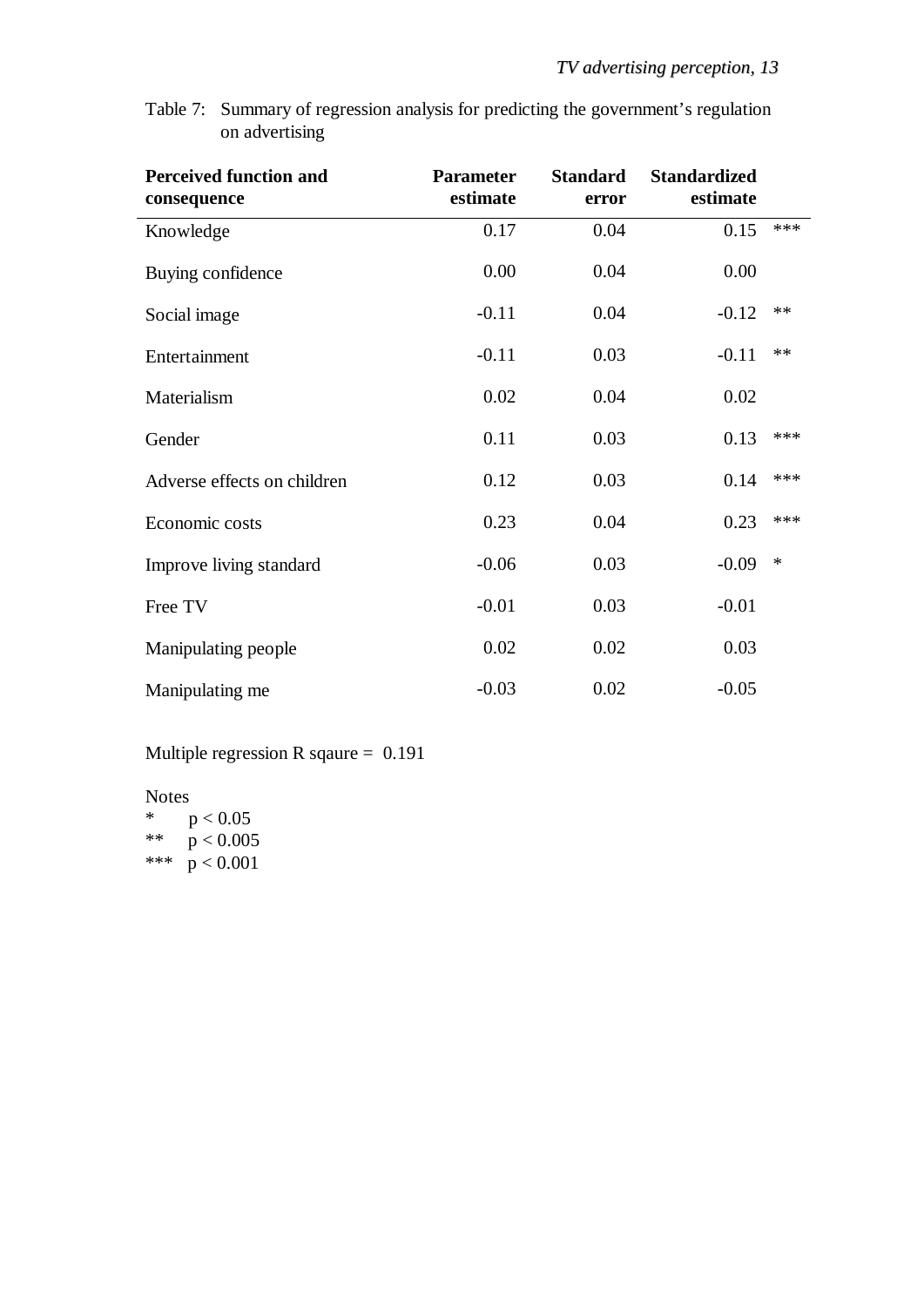|                  |  |  | Table 8: Summary of regression analysis for predicting behavior during |  |
|------------------|--|--|------------------------------------------------------------------------|--|
| commercial break |  |  |                                                                        |  |

| <b>Perceived functions and</b><br>consequences | <b>Parameter</b><br>estimate | <b>Standard</b><br>error | <b>Standardized</b><br>estimate |        |
|------------------------------------------------|------------------------------|--------------------------|---------------------------------|--------|
| Knowledge                                      | $-0.05$                      | 0.03                     | $-0.07$                         |        |
| Buying confidence                              | $-0.02$                      | 0.03                     | $-0.03$                         |        |
| Social image                                   | $-0.06$                      | 0.02                     | $-0.11$                         | ∗      |
| Entertainment                                  | $-0.08$                      | 0.02                     | $-0.13$                         | ***    |
| Materialism                                    | 0.05                         | 0.02                     | 0.09                            | $\ast$ |
| Gender                                         | 0.01                         | 0.02                     | 0.02                            |        |
| Adverse effects on children                    | 0.05                         | 0.02                     | 0.08                            | $\ast$ |
| Economic costs                                 | 0.11                         | 0.02                     | 0.16                            | ***    |
| Improve living standard                        | $-0.01$                      | 0.02                     | $-0.02$                         |        |
| Free TV                                        | $-0.02$                      | 0.02                     | $-0.03$                         |        |
| Manipulating people                            | 0.04                         | 0.02                     | 0.09                            | $\ast$ |
| Manipulating me                                | $-0.02$                      | 0.02                     | $-0.04$                         |        |

Multiple regression R square = 0.144

Notes<br> $*$   $\Gamma$  $p < 0.05$ \*\*  $p < 0.005$ 

\*\*\*  $p < 0.001$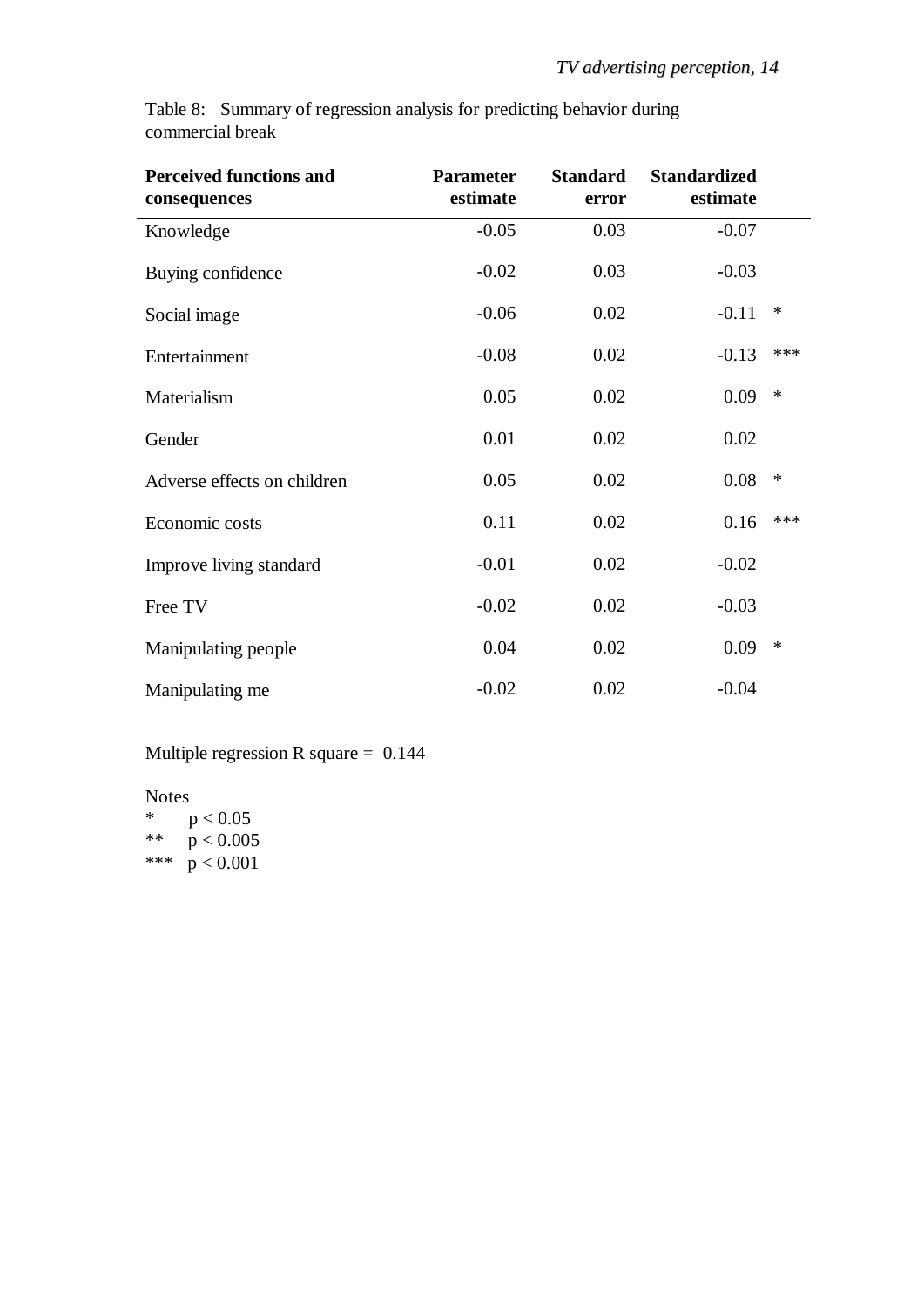### REFERENCES

- Aaker D. & Bruzzone, D. (1981) Viewer perceptions of prime-time television advertising. *Journal of Advertising Research*, 21, 15-23.
- Aaker D. & Stayman, D. (1990) Measuring audience perceptions of commercials and reating them to ad impact. *Journal of Advertising Research*, 30, 7-17.
- Alwitt, L. & Prabhaker, P. (1992) Functional and belief dimensions of attitudes to television advertising: Implications for copytesting. *Journal of Advertising Research*, 32, 30-42.
- Bauer, R. & Greyser, S. (1968) *Advertising in America: The Consumer View*. Cambridge: Harvard Business School.
- Biel A. & Bridgwater, C. (1990) Attributes of likable television commercials. *Journal of Advertising Research*, 30, 38-44.
- Chan, K. (1994) What do your television commercials have to say? *Media*, April 28, 22.
- Durand, R. & Lambert, Z. (1985) Alienation and criticism of advertising. *Journal of Advertising*, 14, 9-15.
- Farris, P. & Albion, M. (1980) The impact of advertising on the price of consumer products. *Journal of Marketing*, 44, 15-35.
- Haley, R. & Baldinger, A. (1991) The ARF copy research validation project. *Journal of Advertising Research*, 31, 11-32.
- Haller, T. (1974) What students think of advertising. *Journal of Advertising Research*, 14, 33-43.
- Hong Kong Broadcasting Authority, (1994*). Survey on Television Broadcasting 1993/94: A Report*. Hong Kong: MDR.
- Kirkpatrick, J. (1981) A philosophic defense of advertising. In *Marketing Classics: A Selection of Influential Articles* (Ed.) Enis, B. & Cox, R., Fourth Edition*,* pp. 508-521. Boston: Allyn and Bacon.
- Krugman, H. (1965) The impact of television advertising: Learning without involvement. *Public Opinion Quarterly*, 29, 349-356.
- Larkin. E. (1977) A factor analysis of college student attitudes toward advertising. *Journal of Advertising*, 6, 42-46.
- Lasswell, H. (1948) The structure and function of communications. In *The Communication of Ideas* (Ed.) Bryson, L., pp. 37-51. New York: Harper Row.
- Leiss, W. (1976) *The Limits of Satisfaction*. Toronto: University of Toronto Press.